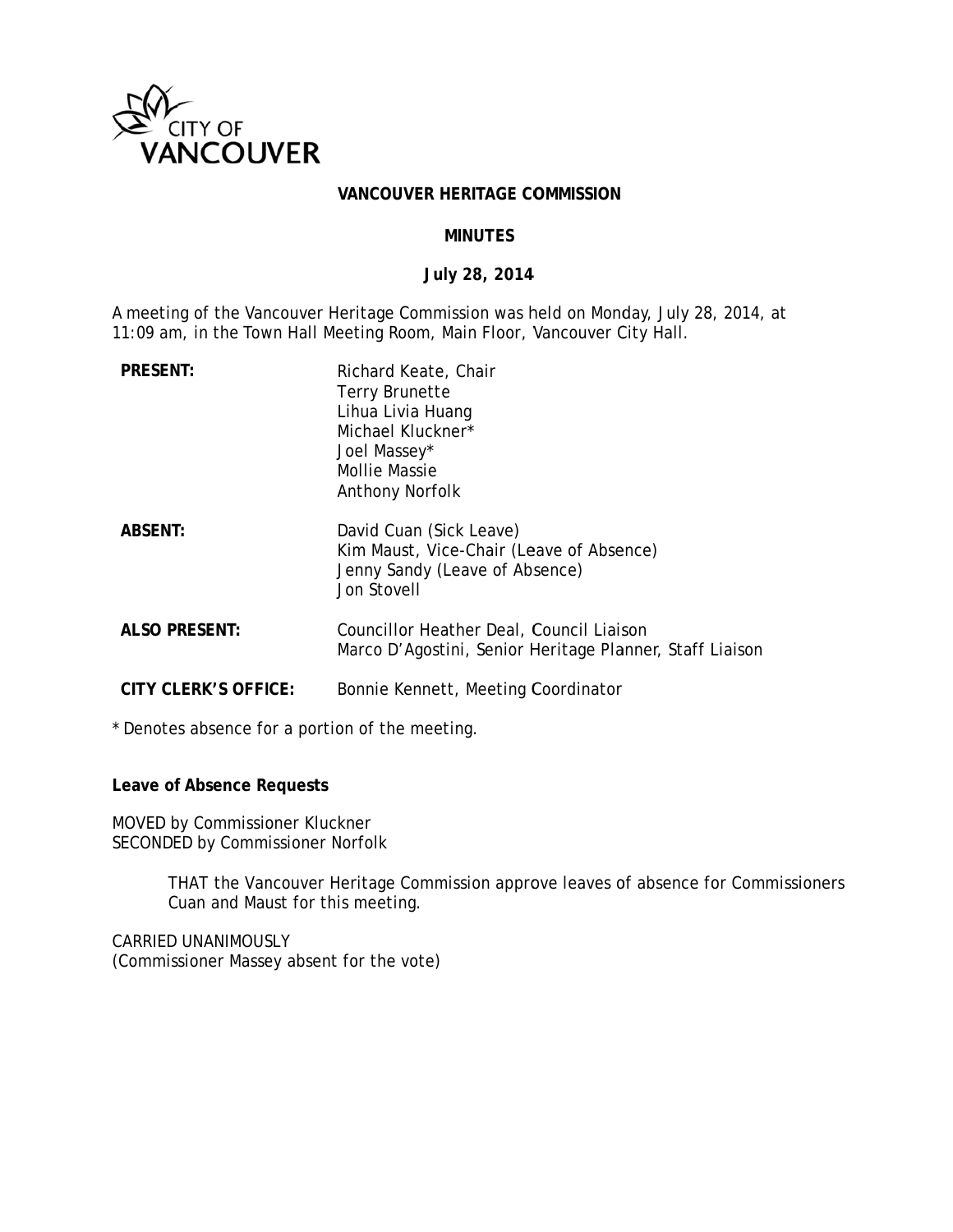## **Approval of Minutes**

MOVED by Commissioner Norfolk SECONDED by Commissioner Kluckner

> THAT the Vancouver Heritage Commission approve the minutes from the meeting held July 7, 2014, as circulated.

CARRIED UNANIMOUSLY (Commissioner Massey absent for the vote)

## **1. Business Arising from the Minutes**

None.

- **2. Conservation Review**
- **(a) 2024 West 15th Avenue, Ludgate Residence**

Issues:

- (i) Conservation Plan; and
- (ii) Overall proposal including compatibility of the infill building.
- Applicant: John Atkin, Heritage Consultant Alexandre Ravcov, Architect
- Staff: James Boldt, Heritage Planner

Staff and the applicant reviewed the application and responded to questions.

MOVED by Commissioner Brunette SECONDED by Commissioner Kluckner

> THAT the Vancouver Heritage Commission strongly supports the Conservation Plan and overall proposal for 2024 West 15<sup>th</sup> Avenue, Ludgate Residence, as presented at its meeting on July 28, 2014;

> FURTHER THAT the Commission requests that the owners consider using cedar shingles for roofing and wood windows throughout the existing house and the proposed infill, and that more design development be given to the patio doors at both the front and rear.

CARRIED UNANIMOUSLY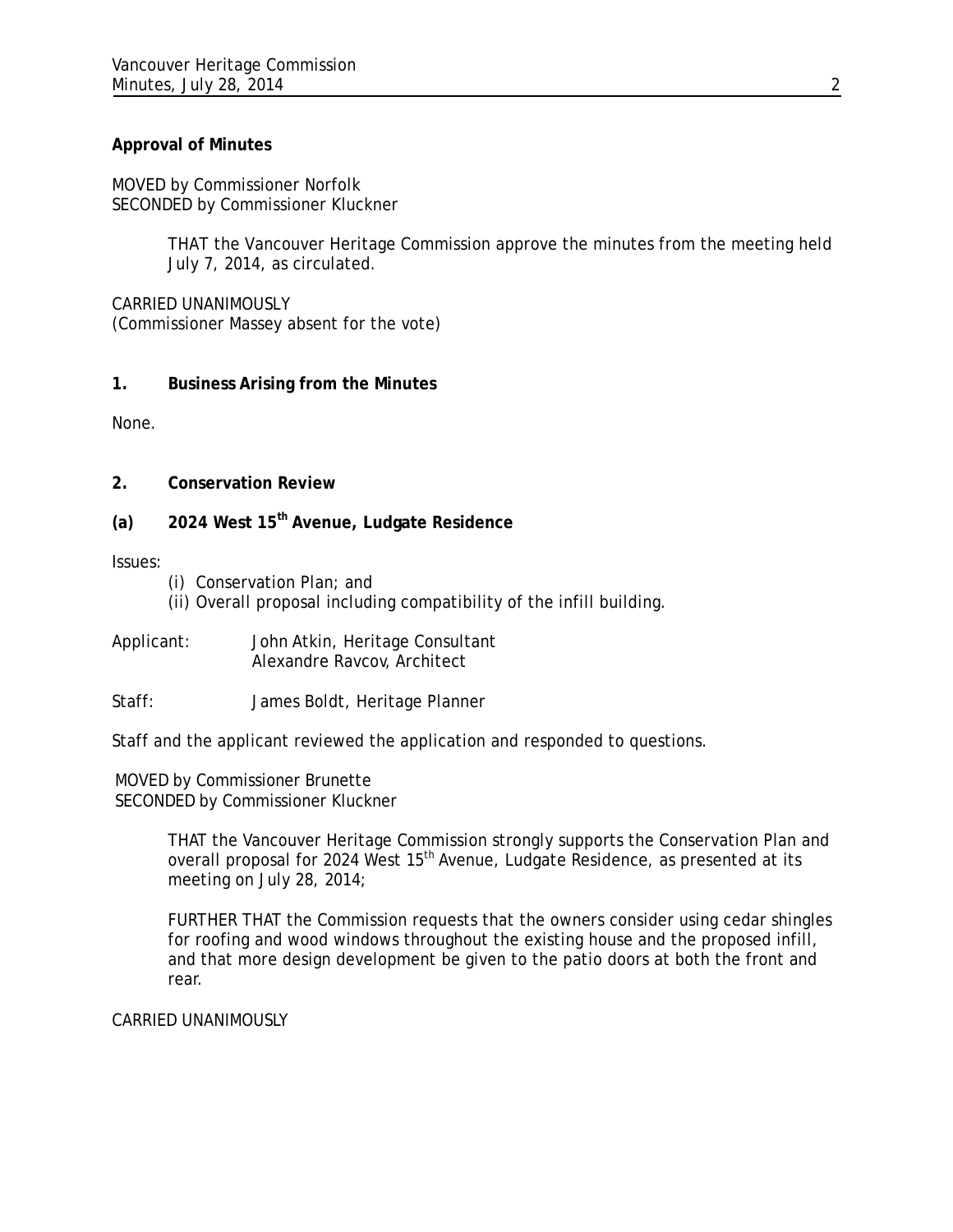# **(b) 3143 Crown Street**

Issues:

(i) Advice on possible areas to expand the floor.

Applicant: Nicole Howell, Heritage Consultant

Staff: James Boldt, Heritage Planner

Staff and the applicant reviewed the application and responded to questions.

\* \* \* \* \*

The Commission recessed at 11:51 am and reconvened at 12:11 pm.

\* \* \* \* \*

# **3. Statement of Significance and Vancouver Heritage Register Subcommittee Report**

Staff provided an overview of the July 14, 2014, report from the Statement of Significance and Vancouver Heritage Register Subcommittee, and responded to questions.

MOVED by Commissioner Norfolk SECONDED by Commissioner Massie

- A. THAT the Vancouver Heritage Commission supports adding the following buildings to the Vancouver Heritage Register as B-listings:
	- $\bullet$  22 East 5<sup>th</sup> Avenue, Cemco Electrical Manufacturing Building
	- 2111 Kitchener Street, Dr. Foster House.
- B. THAT the Vancouver Heritage Commission supports adding 2054 Pandora Street, Mah House, to the Vancouver Heritage Register as a C-listing.
- C. THAT the Vancouver Heritage Commission recommends 11 West Pender Street, Lee Chung Laundry Building, not be added to the Vancouver Heritage Register.
- D. THAT the Vancouver Heritage Commission requests that the Statements of Significance for the following buildings be referred back to the consultants for revisions:
	- $\bullet$  22 East 5<sup>th</sup> Avenue, Cemco Electrical Manufacturing Building
	- 2111 Kitchener Street, Dr. Foster House
	- 2054 Pandora Street, Mah House
	- 11 West Pender Street, Lee Chung Laundry Building
	- 2040-2050 Pandora Street, Cooper Cottage
	- 826 East Georgia Street, Thos. & Jessie Crawford House;